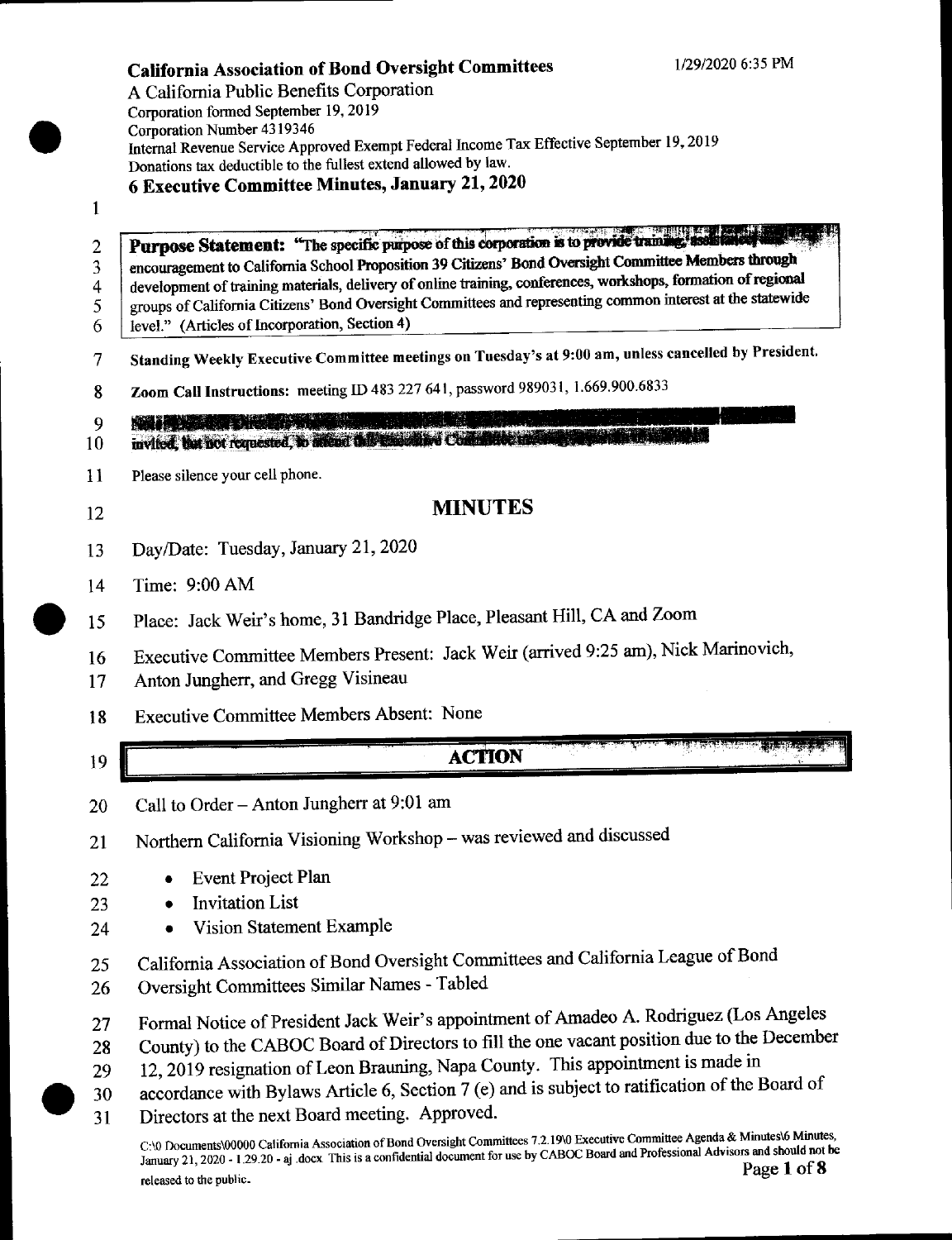California Association of Bond Oversight Committees A Califomia Public Benefits Corporation Corporation formed September 19, 2019<br>Corporation Number 4319346 Corporation Number 43 19146 Internal Revenue Service Approved Exempt Federal Income Tax Effective September 19, Donations tax deductible to the fullest extend allowed by iaw' <sup>6</sup>Executive Committee Minutes, January 21,2020

- 32
- 33 Appointment Professional Advisor Lori Chinn, Educator, co-author of training video, "What
- 34 Are Some of the Requirements of Proposition 39" Contra Costa County Approved
- 35 Appointment of Professional Advisor Tom Panas, WCCUSD Board Member and former
- 36 Board President, wCCUsD CBoC formed Chairperson, CPA, Contra Costa County -
- 37 Approved
- 38

39

# **DISCUSSION**

- 40 Strategic Alliance Partner Moss Adams, LLP, Anton Jungherr's January 13, 2020
- 41 presentation to Stephen Bacchetti, Senior Manager Gregg Visineau and Anton Jungherr
- 42 were requested to draft a proposal for review by the Executive Committee and consideration
- 43 at the March 2020 Board meeting.
- 44 **•** CASBO<sup>1</sup> Associate Membership Program
- 45 CASBO Partnership Program
- 46 Executive Director Job Description Discussed
- 47 Good of the Order President Weir stated that he would be out of town on January 28, 2020,
- 48 therefore he cancelled the January 28, 2020 Executive Committee meeting.
- 49 Items for Next or Future Agenda(s)
- 50 Subject matter issues: teacher housing, deferred maintenance, short equipment useful life
- 5l

52

56 57 58

# **INFORMATION ONLY**

- 
- 53 Minutes Last Executive committee meeting, January 7,2020 (39)
- 54 Future Agenda Items
- 55 **Website** 
	- o Standing Committee Launch place on next agenda
	- Database Jack Weir has an interest in this matter
	- Conflict of Interest Statement

<sup>&</sup>lt;sup>1</sup> CASBO - California Association of School Business Officials

C:\0 Documents\00000 California Association of Bond Oversight Committees 7.2.19\0 Executive Committee Agenda & Minutes\6 Minutes,  $C/0$  Documents/00000 California Association of Bond Oversignt Commutes Arrivan control and Professional Advisors and should not be January 21, 2020 - 1.29.20 - aj .docx This is a confidential document for use by CABOC Bo released to the public.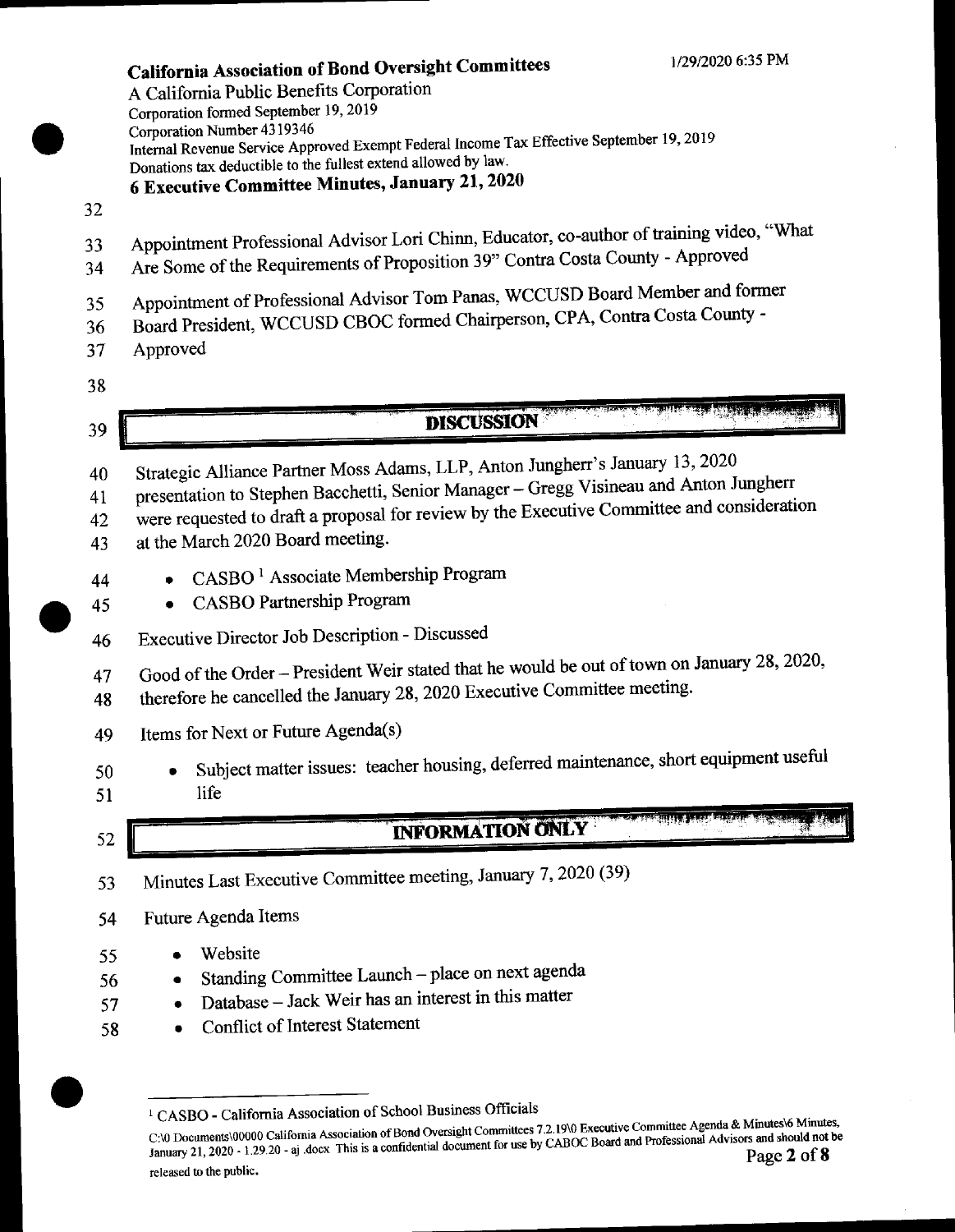A Califomia Public Benefits Corporation Corporation formed September 19, 2019 Corporation Number 4319346 Intemal Revenue Service Approved Exempt Federal lncome Tax Effective September 19,2019 Donations tax deductible to the fullest extend allowed by law.

#### 6 Executive Committee Minutes, January 21,2020

#### 59

- 60 Lori Chinn Contribution of S I ,000 on January8, <sup>2020</sup>
- 6l On January 8,2020 add President Jack Weir as authorizer signer on Bank of America
- 62 checking account. Current authorized signers are Jack Weir and Anton Jungherr. Only one
- 63 signature is required on a check. Bank Account Resolution approved by the Board of
- 64 Directors on November 12,2019 authorized President Jack Weir, Secretary Anton Jungherr
- 65 and Treasure Anton Jungherr to sign checks.
- 66 Board Standing Committees Assignments, Members and Initial Assignments
- 67 Attorney Adam S. Ferber January 10, 2020 opinion on committee member term limits.
- 68 Attomey Adam S. Ferber March 8,2019 opinion on intent of Proposition 39 regarding bond
- 69 program.
- 70
- 7t

#### TREASURER'S REPORT (Anton Jungherr, Treasurer) Whole Dollars

| <b>Description</b>                                   | Amount  | Totals<br><b>Amounts</b> |
|------------------------------------------------------|---------|--------------------------|
| <b>Beginning Cash Balance November 22, 2019</b>      |         | \$<br>$\mathbf{0}$       |
|                                                      |         |                          |
| <b>Cash Receipts</b>                                 |         |                          |
| <b>Contribution Anton Jungherr</b>                   | \$1,000 |                          |
| <b>Contribution Schwab Charitable Owner Directed</b> | 4,800   |                          |
| Contribution Lori Chinn                              | 1,000   |                          |
| <b>Total Contributions</b>                           |         | 6,800                    |
|                                                      |         |                          |
| <b>Cash Disbursements</b>                            |         |                          |
| Secretary of State Articles of Incorporation fee     | 48      |                          |
| Postage                                              | 8       |                          |
| Internal Revenue Service tax exempt processing fee   | 275     |                          |
| Secretary of State Statement of Information fee      | 20      |                          |
| CA Grand Jury Association Associate membership fee   | 30      |                          |
| Loomio software license fee (decision making tool)   | 10      |                          |
| CA Department of Justice initial registration fee    | 25      |                          |
| Website domain hosting services                      | 271     |                          |
| <b>Total Cash Disbursements</b>                      |         | 687                      |
| <b>Ending Cash Balance January 18, 2020</b>          |         | \$6,113                  |



C:\0 Documents\00000 California Association of Bond Oversight Committees 7.2.19\0 Executive Committee Agenda & Minutes\6 Minutes, January 21, 2020 - 1.29.20 - aj docx This is a confidential document for use by CABOC Board and Professional Advisors and should not be released to the nublic. Page 3 of 8 released to the public.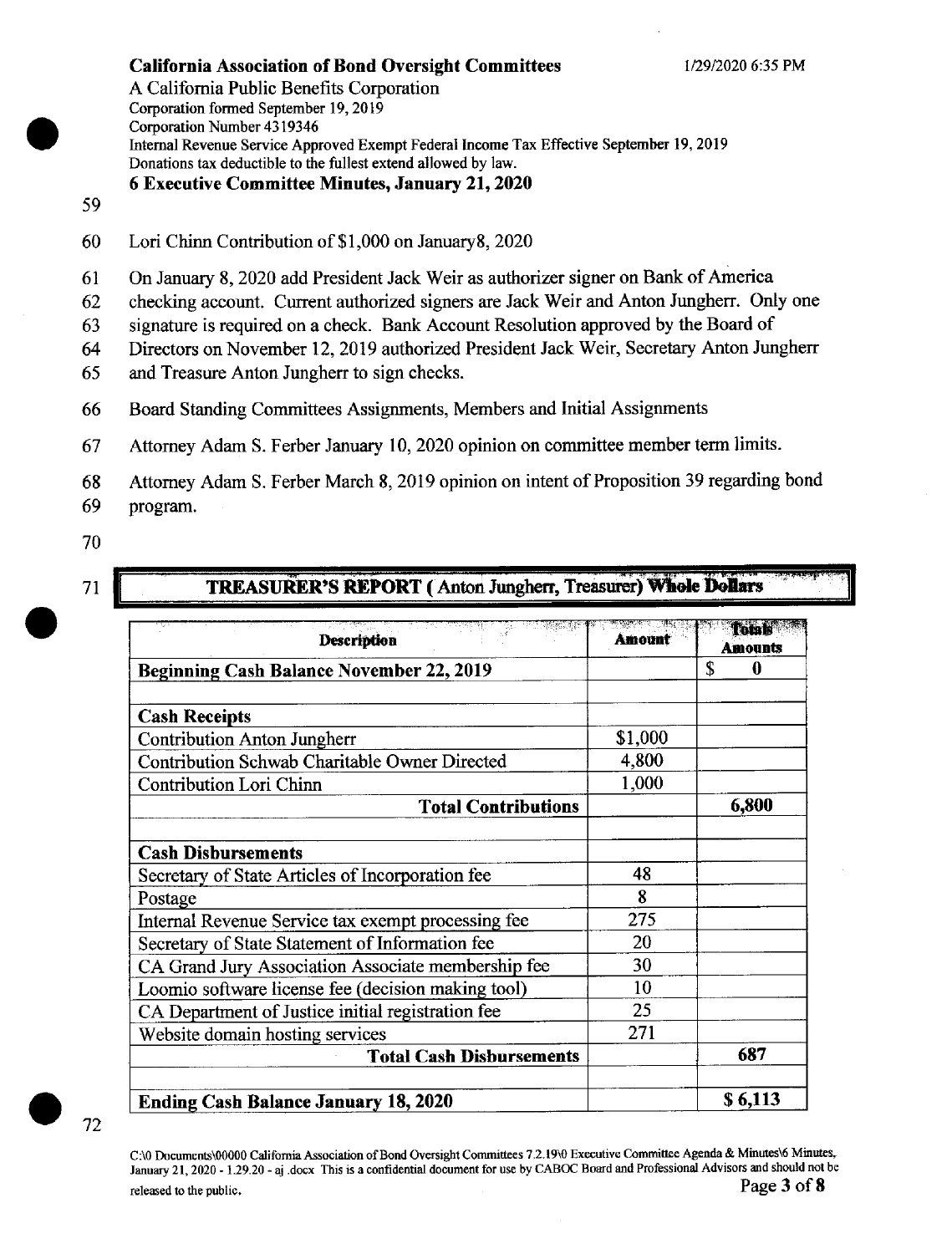#### California Association of Bond Oversight Committees 1/29/2020 6:35 PM

A California Public Benefits Corporation Corporation formed September 19, 2019

Corporation Number 43 19346

Internal Revenue Service Approved Exempt Federal Income Tax Effective September 19, 2019 Donations tax deductible to the fullest extend allowed by law.

6 Executive Committee Minutes, January 21,2020

# 73

# 74 DIRECTORY

| <b>GROUP</b>                             | <b>COUNTY</b> | <b>TATE</b><br><b>APPOINTMENT</b> |
|------------------------------------------|---------------|-----------------------------------|
| <b>BOARD OF DIRECTORS</b>                |               |                                   |
| Jack Weir, Co-Founder, President *       | Contra Costa  | November 12, 2019                 |
| Anton Jungherr, Co-Founder, Secretary,   | Contra Costa  | November 12, 2019                 |
| Treasurer <sup>*</sup>                   |               |                                   |
| Gregg Visineau*                          | Contra Costa  | November 12, 2019                 |
| Nick Marinovich, Vice President *        | San Diego     | November 12, 2019                 |
| Judith Box                               | Contra Costa  | November 19, 2019                 |
| Carolyn Castillo                         | Los Angeles   | November 19, 2019                 |
| Andrea Dawson                            | Alameda       | November 19, 2019                 |
| Dena Florez                              | Los Angeles   | November 19, 2019                 |
| Chris Hanson                             | San Francisco | November 19, 2019                 |
| <b>Steve Mick</b>                        | Contra Costa  | November 19, 2019                 |
| Ouraniar Riddle                          | Solano        | November 19, 2019                 |
| vacant                                   |               |                                   |
| *Executive Committee Member              |               |                                   |
|                                          |               |                                   |
| <b>PROFESSIONAL ADVISORS</b>             |               |                                   |
| Sallie DeWitt (Legislation) <sup>2</sup> | Contra Costa  | November 19, 2019                 |
| <b>Lorraine Humes</b>                    | Contra Costa  | November 19, 2019                 |
| <b>Marcus Crawley</b>                    | Alameda       | November 26, 2019                 |
| Vanessa Hill                             | Contra Costa  | January 7, 2020                   |
| Linda Lozito (Public Relations)          | Contra Costa  | January 7, 2020                   |

75

80

8l

<sup>&</sup>lt;sup>2</sup> Indicates Standing Committee assignment.

C:\0 Documents\00000 California Association of Bond Oversight Committees 7.2.19\0 Executive Committee Agenda & Minutes\6 Minutes, January 21, 2020 - 1.29.20 - aj .docx This is a confidential document for use by CABOC Board and Professional Advisors and should not be released to the public.  $\Box$  Page 4 of 8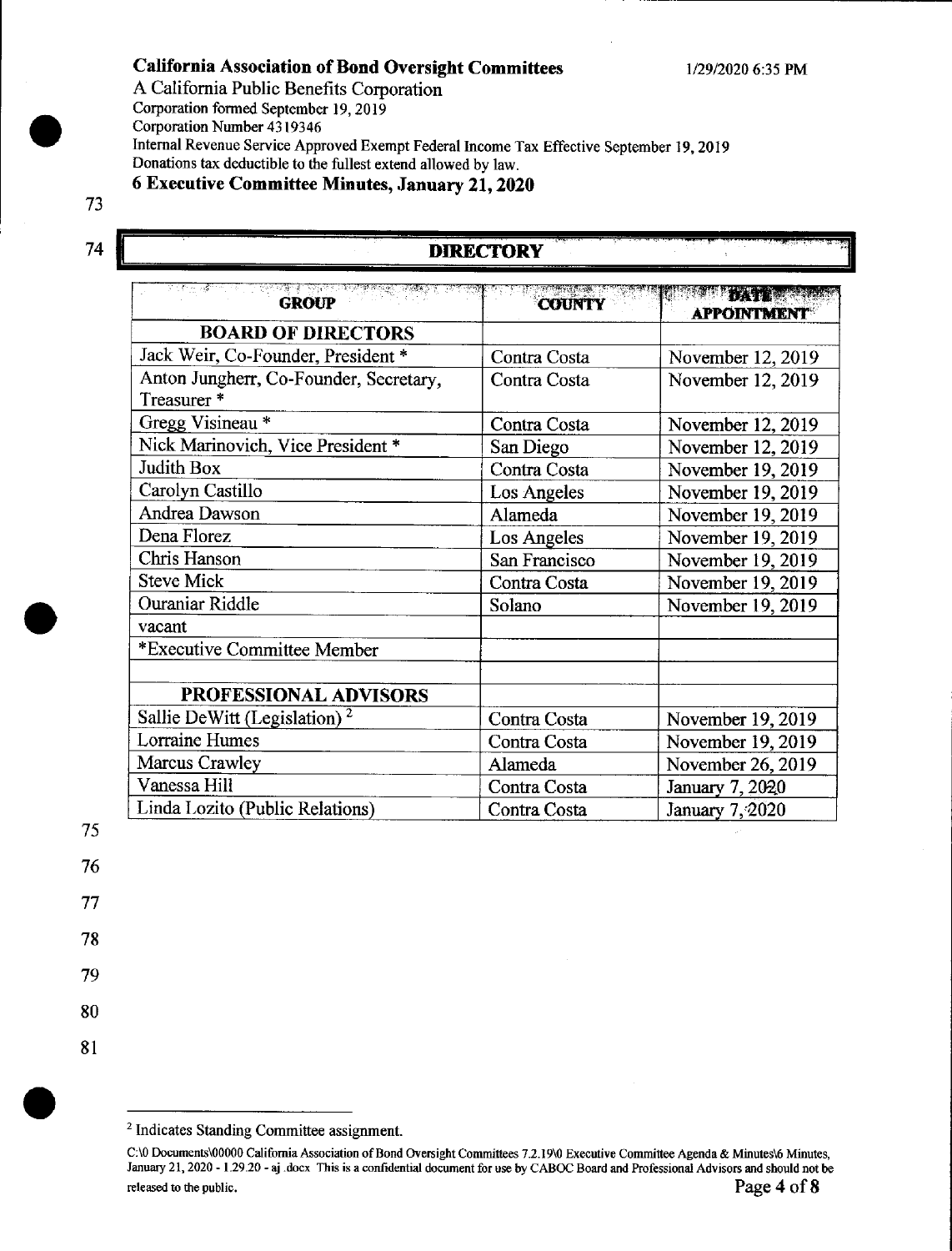### California Association of Bond Oversight Committees 1/29/2020 6:35 PM

A California Public Benefits Corporation Corporation formed September 19, 2019 Corporation Number 4319346 Internal Revenue Service Approved Exempt Federal Income Tax Effective September 19, 2019 Donations tax deductible to the fullest extend allowed by law. 6 Executive Committee Minutes, January 21, 2020

82

# 83 STANDING COMMITTEES

| Name                                      |                                                                                                                                |                                                                      |                                                                                                                                        |      |
|-------------------------------------------|--------------------------------------------------------------------------------------------------------------------------------|----------------------------------------------------------------------|----------------------------------------------------------------------------------------------------------------------------------------|------|
| Training<br>Materials                     | Dena Florez <sup>*</sup><br>Gregg Visineau<br>Chris Hanson<br>Anton Jungherr                                                   | Prepare<br>Member<br>Handbook                                        |                                                                                                                                        | Need |
| Membership<br>Recruitment                 | Anton Jungherr <sup>*</sup><br><b>Judith Box</b><br>Dena Florez                                                                | Prepare<br>recruitment<br>materials                                  | 1.000 members<br>50 professional<br>advisors                                                                                           | Need |
| Legislation                               | Andrea Dawson <sup>*</sup><br><b>Ouraniar Riddle</b><br>Anton Jungherr<br><b>Sallie DeWitt</b><br>Jack Weir<br>Nick Marinovich | Effectiveness<br>and results<br>performance<br>audits<br>legislation |                                                                                                                                        | Need |
| Membership<br>Customer<br><b>Services</b> | Nick Marinovich *<br>Carolyn Castillo<br>Dena Florez<br><b>Anton Jungherr</b>                                                  | Prepare CBOC<br>database                                             |                                                                                                                                        | Need |
| Public<br>Relations                       | Gregg Visineau*<br>Dena Florez<br>Jack Weir<br>Anton Jungherr<br><b>Steve Mick</b>                                             | Design website<br>and prepare<br>newsletter<br>mailing list          | Build and<br>maintain<br>website, issue<br>monthly<br>newsletters.<br>Northern and<br>Southern<br>California<br>Visioning<br>Workshops | Need |

84

\*Chairperson, each Standing Committee needs to select a Vice Chairperson. 85

<sup>&</sup>lt;sup>3</sup> Tentative 2020 Objective as reflected in Budget draft, as reviewed by Executive Committee on December 10, 2019.

C:\0 Documents\00000 California Association of Bond Oversight Committees 7.2.19\0 Executive Committee Agenda & Minutes\6 Minutes, January 21, 2020 - 1.29.20 - aj docx This is a confidential document for use by CABOC Board and Professional Advisors and should not be<br>Page 5 of 8 released to the public.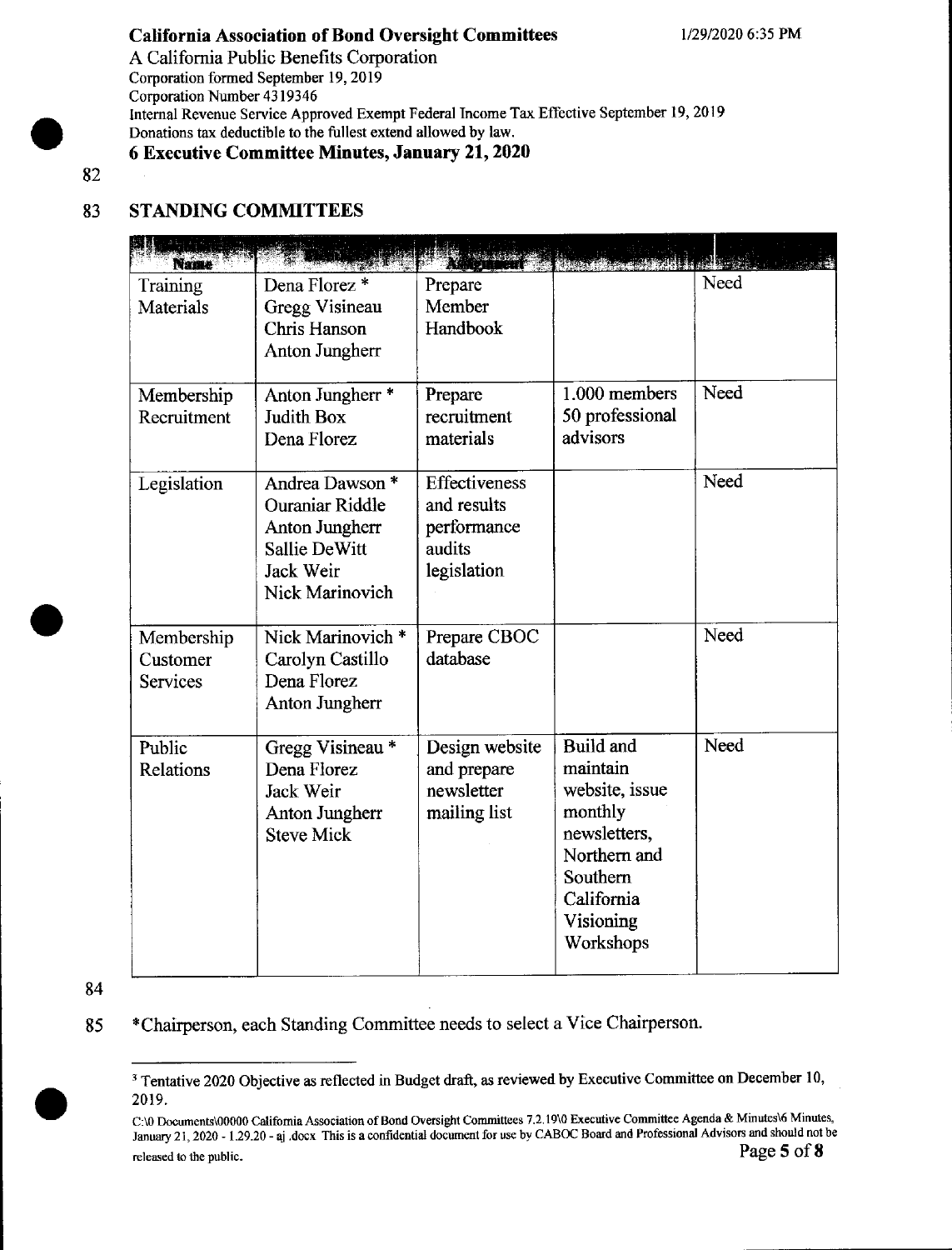A California Public Benefits Corporation Corporation formed September 19, 2019 Corporation Number 43 19346 Internal Revenue Service Approved Exempt Federal lncome Tax Effective September 19,2019 Donations tax deductible to the fullest extend allowed by law. 6 Executive Committee Minutes, January 21, 2020

86

# TENTATIVE AGENDA NEXT QUARTERLY BOARD OF DIRECTORS MELTING

88

87

- 89 Note: Agenda packet required by Bylaws to be issued seven (7) days prior to the meeting.
- 90 Date: March 14,2020???
- 9l Day: Saturday ???
- 92 Time: 10:00 AM ??? (Include lunch ???)
- 93 Place: City of Hercules Press Room, 2001 Refugio Valley Road, Hercules, CA 94547 ???
- 

# 94 **ACTION**

- 95 Call to Order
- 96 Roll Call
- 97 Approval of Minutes First Directors Meeting, November 12, 2019
- 98 Approval of Minutes Second Directors Meeting, November 19,2019
- 99 Ratify of President Jack Weir's appointment to the Board of Directors of Amadeo A.
- 100 Rodriguez to fill the unexpired term of Leon Brauning, who resigned on December 12,2019
- l0l Treasurer's Report
- 102 Selection by Lot of Board of Directors Term of Office
- 103 Initial four (4) Directors have two-year terms
- 104 Two Year Term: select two (2)
- 105 One Year Term: balance of six (6) current Directors without term designations
- 106 Approve Board Policy l, Board Standing and Ad Hoc Committees
- 107 Approve Board Policy 2, Conflict of Interest
- 108 Approval of Board Policy 3, Code of Ethics
- 109 Approval of Board Policy 4, Directors Duties
- 110 Approval of Strategic Partnership Program
- Approval of Moss Adams, LLP as a Strategic Partner o111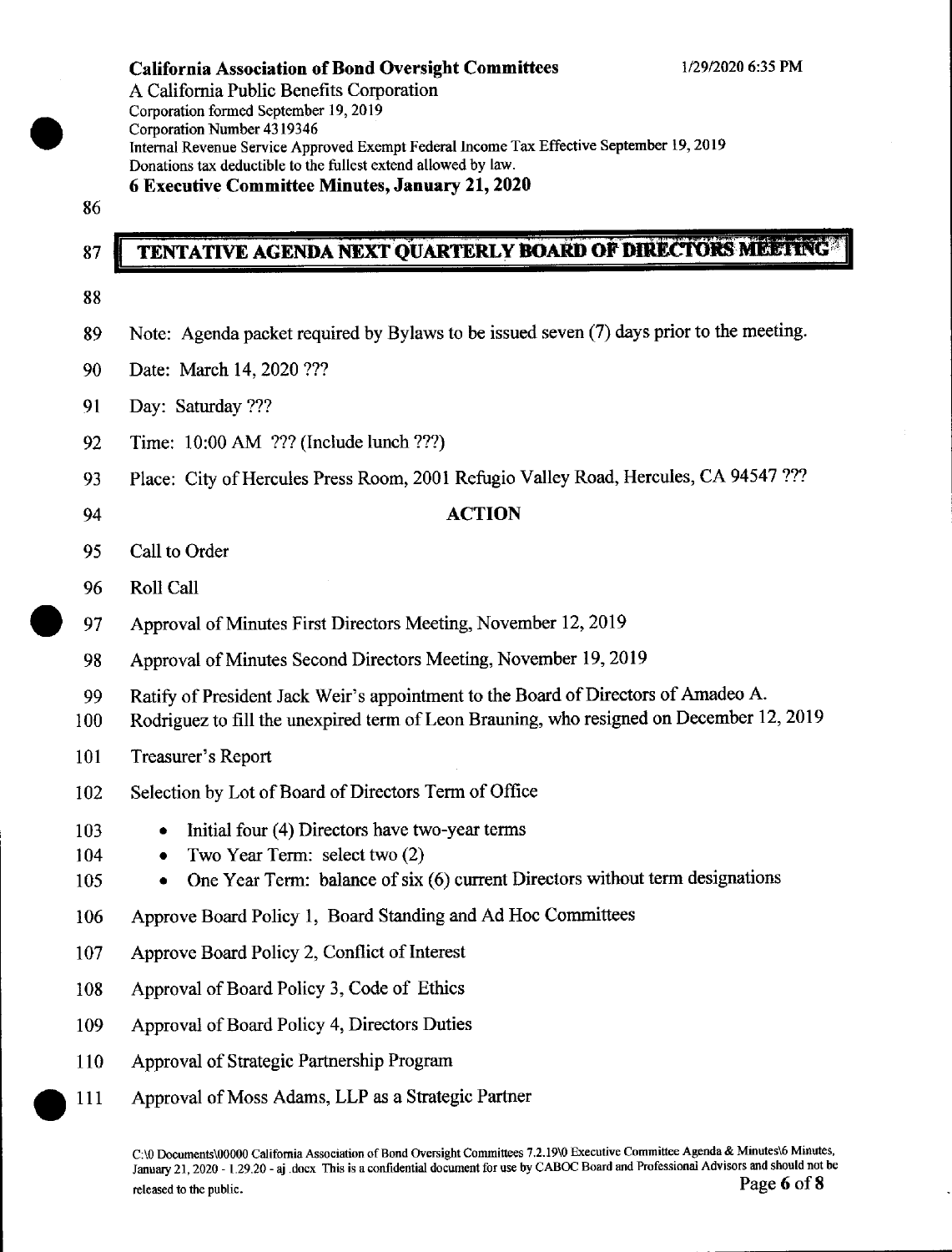California Association of Bond Oversight Committees 1/29/2020 6:35 PM A California Public Benefits Corporation Corporation formed September 19, 2019 Corporation Number 4319346 Internal Revenue Service Approved Exempt Federal Income Tax Effective September 19, 2019 Donations tax deductible to the fullest extend allowed by law.

- <sup>I</sup>l3 Ratification of Standing Committee Chair appointments
- 114 Training Materials Dena Florez<br>115 Membershin Recruitment Anton
- Membership Recruitment Anton Jungherr
- 116 Legislation Andrea Dawson
- 117 Member Customer Services Nick Marinovich<br>118 Public Relations Gregg Visineau
- Public Relations Gregg Visineau
- 119 Approval of Budget 2020

112

- 120 Approval of Executive Director Job Description
- l2l Appointment of Executive Director
- 122 123 DISCUSSION 124 Objectives 2020 125 Standing Committee Chairpersons Reports 126 • Training Materials – Dena Florez<br>127 • Membership Recruitment – Antor 127 • Membership Recruitment - Anton Jungherr<br>128 • Legislation - Andrea Dawson 128 • Legislation – Andrea Dawson<br>129 • Membership Customer Service 129 • Membership Customer Service - Nick Marinovich<br>130 • Public Relations - Gregg Visineau  $\bullet$  Public Relations - Gregg Visineau 131 132 **INFORMATION** 133 Directory Board of Directors
- 134 Directory Professional Advisors
- 135 Board of Directors bio and pictures for website
- 136 Nominations for Professional Advisors need 5 from each Director
- 137 Names and email addresses for mailing list need 25 from each Director
- 138 Liaison assignment of Directors to CBOCs

#### 139 ADJOURNMENT

140

<sup>C</sup>:\0 Documcnts\00000 Califomia Association of Bond Oversigh Committees 7 .2 . l9\0 Executive Committee Agenda & Minutes\6 Minutes, January 21, 2020 - 1.29.20 - aj .docx This is a confidential document for use by CABOC Board and Professional Advisors and should not be reteased io ftE publi". Page 7 of 8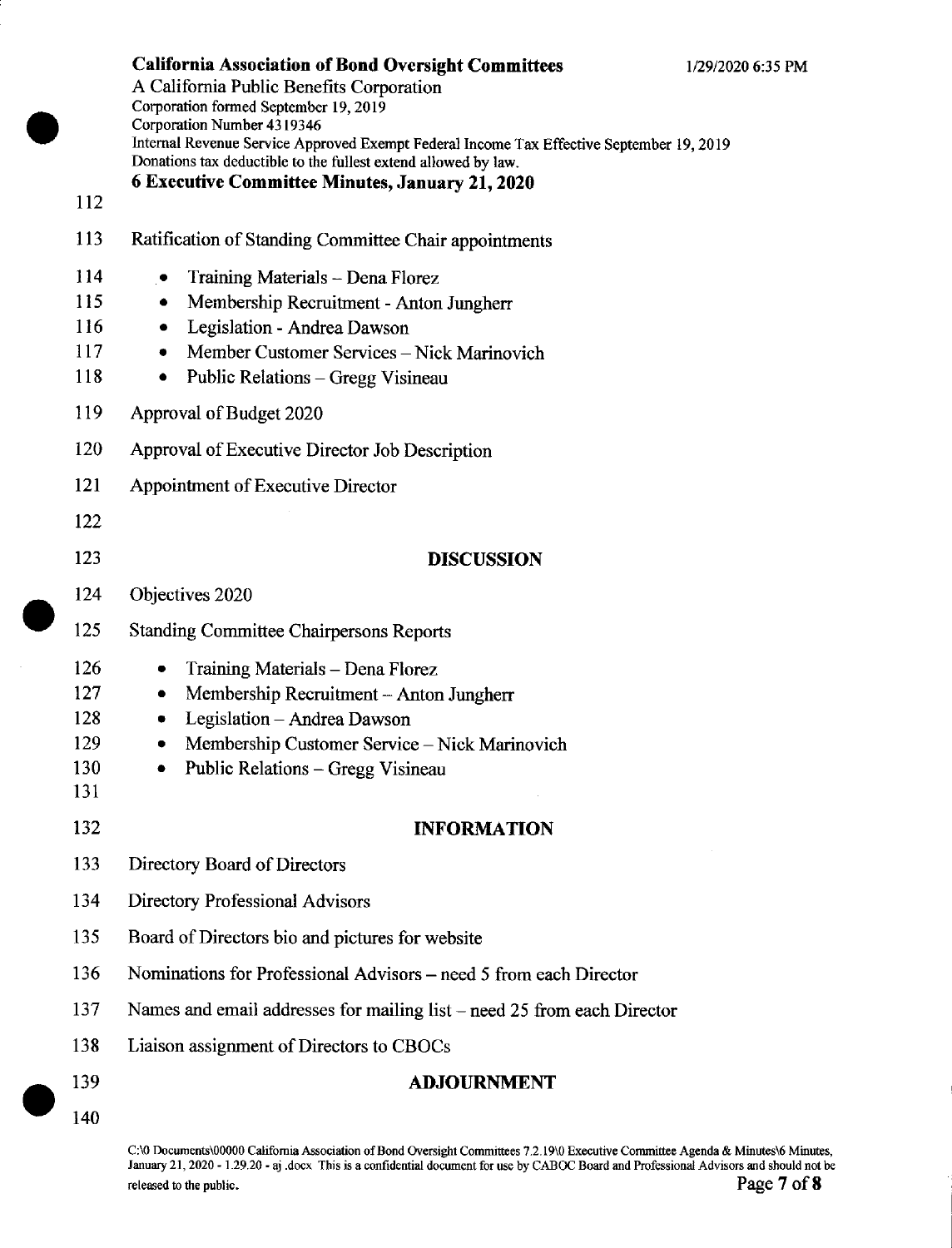A California Public Benefits Corporation Corporation formed September 19, 2019 Corporation Number 4319346 Internal Revenue Service Approved Exempt Federal Income Tax Effective September 19, 2019 Donations tax deductible to the fullest extend allowed by law.

### 6 Executive Committee Minutes, January 21, 2020

- 141
- 142

143

# ADJOURNMENT EXECUTIVE COMMITTEE

- 144 Meeting adjoumed by President Jack Weir at 10:30 am
- 145 Date of Executive Committee minutes: January 29, 2020
- 146 Minutes prepared by Anton Jungherr, Secretary
- 147 Distribution: Board of Directors and Professional Advisors
- 148

## 149

153

## **NEXT MEETINGS**

- 150 Executive Committee (weekly meetings on Tuesday's at 9:00 AM, unless canceled by
- 151 President)
- 152  $\bullet$  February 4, 2020
	- $\bullet$  February 11, 2020
- 154 o February 18,2020
- 155  $\bullet$  February 25, 2020
- 156 . Every Tuesday thereafter, unless canceled by President Weir
- 157 Board of Directors Quarterly Meetings - Tentative
- 158 • March 14, 2020 at 10:00 AM- Northern California
- 159  $\bullet$  June 13, 2020 - Southern California
- 160 • September 12, 2020 – Northern California
- 161 • December 12, 2020- Southern California

#### 162 **First Annual Membership Meeting**

- 163 • April 2021 (date/time/place TBD)
- 164
- 165
- 166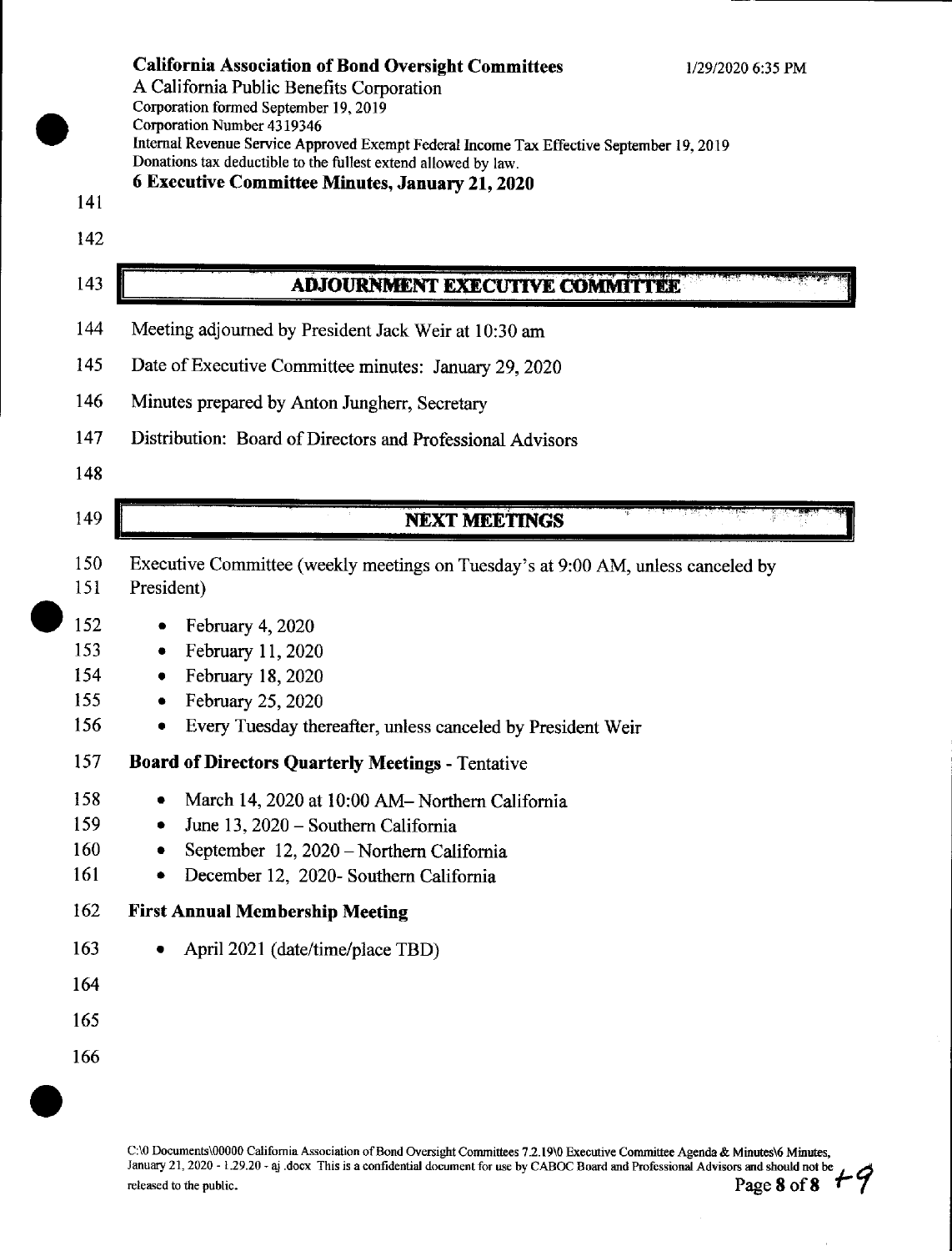#### **CABOC** Visioning Workshop Northern California SaturdaY, FebruarY 8, 2020 ,

 $\hat{\sigma}$ 

 $24$ 

# Time: 9:00 AM to 3:00 PM CitY of Hercules Press Room 2001 Refugio Valley Road, Hercules, CA 94547

| Event Project Plan<br>B |                                                                      |             | D        | E |
|-------------------------|----------------------------------------------------------------------|-------------|----------|---|
|                         |                                                                      |             | Who      |   |
| ram Type                | <b>Activity</b>                                                      | <b>Date</b> | AI       |   |
| <b>BUD</b>              | Establish and control conference budget/finances                     |             | AJ       |   |
| EQ                      | card tables 4                                                        |             |          |   |
| FAC                     | <b>Reserve facility</b>                                              |             | AJ       |   |
| FAC                     | Preview meeting room setup Saturday at 7:30 am                       |             | AJ<br>AJ |   |
| FAC                     | confirm access to Pressrom at 7:30 am on Saturday 2.8.20             |             |          |   |
| FAC                     | prepare room layout map                                              |             | AJ<br>AJ |   |
| MAT                     | confirmed registration list                                          |             | AJ       |   |
| <b>MAT</b>              | Name tags attendees                                                  |             | AJ       |   |
| <b>MAT</b><br>10        | Direction signs                                                      |             | AJ       |   |
| <b>MAT</b>              | <b>CABCO</b> Membership Applications                                 |             | AJ       |   |
| <b>MAT</b><br>12        | <b>Board of Directors Directory</b>                                  |             | AJ       |   |
| <b>MAT</b><br>13        | Meeting packets                                                      |             | AJ       |   |
| <b>MAT</b><br>14        | Professional Advisor promotion                                       |             | AJ       |   |
| <b>MAT</b><br>15        | Direction signs to conference                                        |             | AJ       |   |
| <b>MAT</b><br>16        | Flip charts                                                          |             | AJ       |   |
| <b>MAT</b><br>17        | $3 \times 5$ cards                                                   |             | AJ       |   |
| <b>MAT</b><br>18        | post-it-notes $3'' \times 3''$                                       |             | AJ       |   |
| <b>MAT</b><br>19        | pens                                                                 |             | ĀJ       |   |
| <b>MAT</b><br>20        | dotes, multi color 250                                               |             | AJ       |   |
| <b>MAT</b><br>21        | Restroom signs<br>email/telephone follow up after email distribution |             | AJ       |   |
| <b>MKT</b><br>22        |                                                                      |             | AJ       |   |
| <b>MKT</b><br>23        | add telephoe numbers to invitation list                              |             |          |   |
| <b>MKT</b>              | email to invitation list                                             |             | AJ       |   |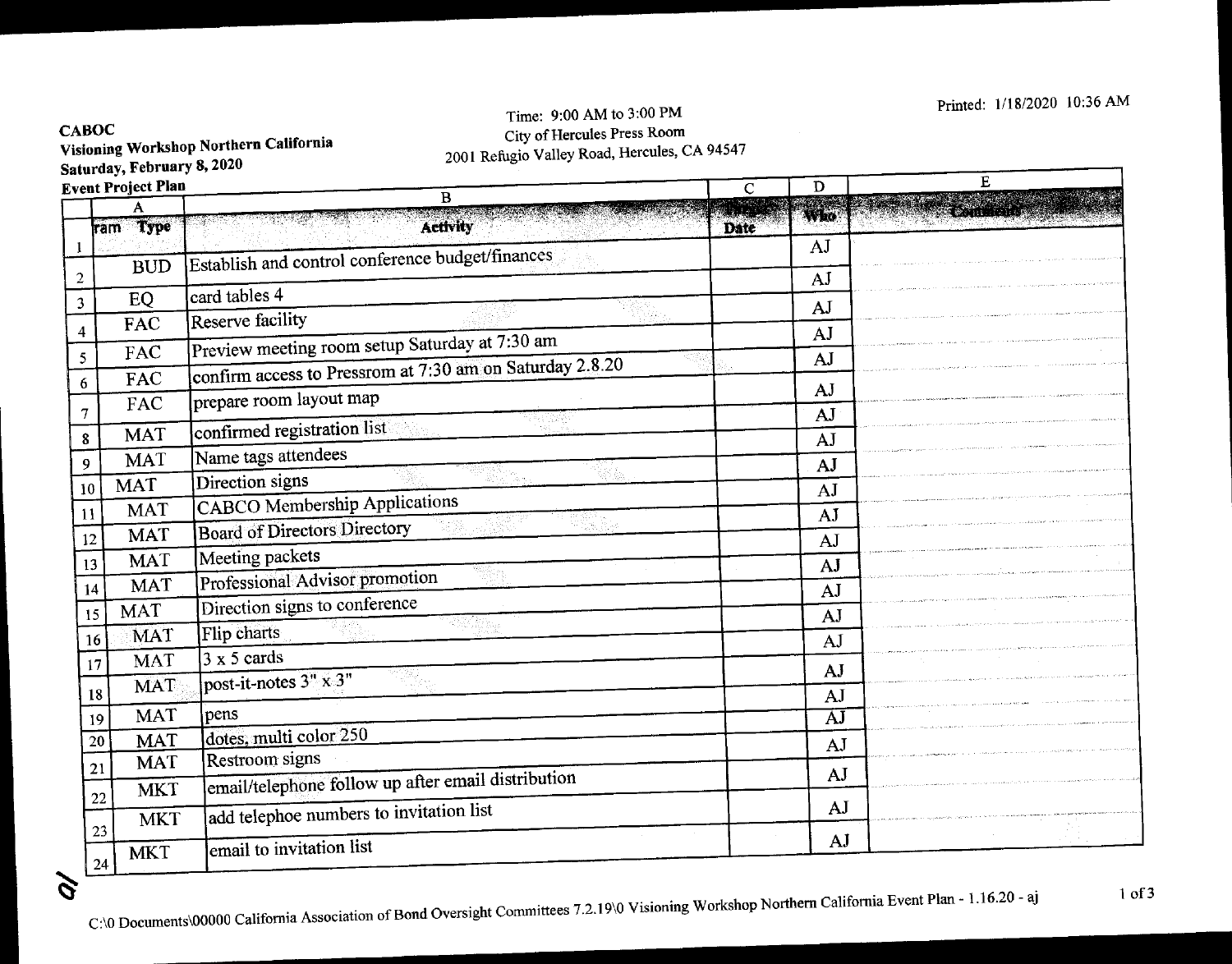**CABOC** 

 $\boldsymbol{\tilde{z}}$ 

Visioning Workshop Northern California Saturday, February 8, 2020

#### Time: 9:00 AM to 3:00 PM City of Hercules Press Room 2001 Refugio Valley Road, Hercules, CA94547

Printed: 1/18/2020 l0:36 AM

|    | Event Project Plan<br>E<br>D<br>C |                                                       |               |                 |          |
|----|-----------------------------------|-------------------------------------------------------|---------------|-----------------|----------|
|    |                                   | B                                                     | <b>REALTH</b> |                 |          |
|    | ran Type                          | <b>Activity</b>                                       | Date          | Who             | Comments |
| 25 | <b>MKT</b>                        | prepare invitation list                               |               | AJ              |          |
| 26 | <b>POS</b>                        | budget v. actuals                                     |               | AJ              |          |
| 27 | <b>PRO</b>                        | Print program                                         |               | AJ              |          |
| 28 | <b>PRO</b>                        | Restroom information in program                       |               | AJ              |          |
| 29 | DE                                | take photes of activities                             |               | <b>GV</b>       |          |
| 30 | <b>FS</b>                         | Select food service company                           |               | GV              |          |
| 31 | <b>FS</b>                         | Provide food service company with participation count |               | <b>GV</b>       |          |
| 32 | <b>FS</b>                         | breakfast                                             |               | <b>GV</b>       |          |
| 33 | ${\rm FS}$                        | morning break                                         |               | <b>GV</b>       |          |
| 34 | <b>FS</b>                         | <b>lunch</b>                                          |               | GV              |          |
| 35 | <b>FS</b>                         | afternoon break                                       |               | GV              |          |
| 36 | <b>POS</b>                        | photos of completed flip charts                       |               | $\overline{GV}$ |          |
| 37 | EQ                                | card atbles 2                                         |               | JW              |          |
| 38 | <b>MAT</b>                        | program                                               |               | JW              |          |
| 39 | <b>POS</b>                        | thank you email                                       |               | JW              |          |
| 40 | <b>POS</b>                        | draft vision statement                                |               | JW              |          |
| 41 | PRO                               | prepare program                                       |               | JW              |          |
| 42 | <b>PRO</b>                        | Pictures of speakers & bio                            |               | JW              |          |
| 43 | <b>PRO</b>                        | assign participants to small groups                   |               | JW              |          |
| 44 |                                   |                                                       |               |                 |          |
| 45 |                                   |                                                       |               |                 |          |
| 46 |                                   |                                                       |               |                 |          |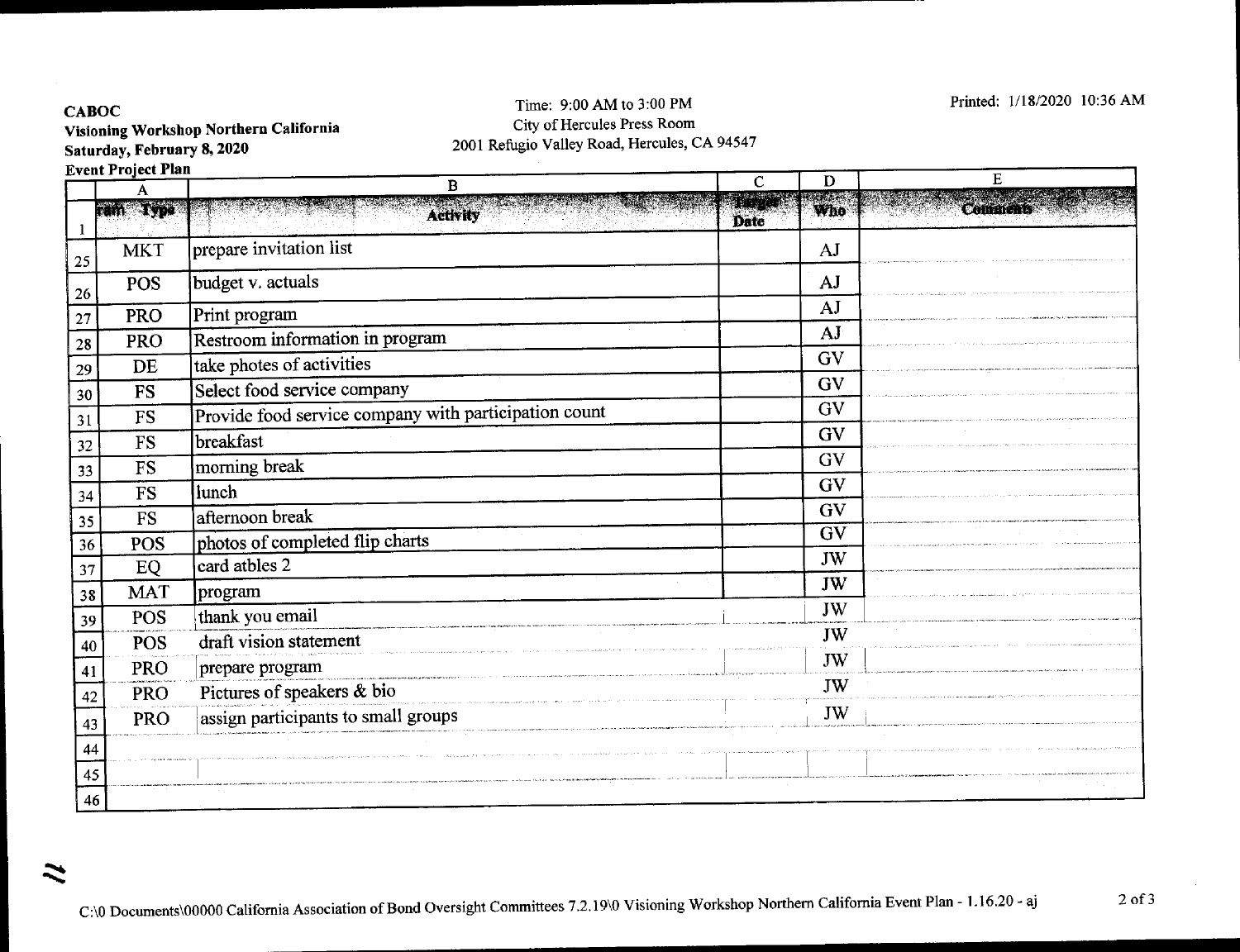# CABOC Visioning Workshop Northern California Saturday, February 8, 2020

#### Time: 9:00 AM to 3:00 PM City of Hercules Press Room 2001 Refugio Valley Road, Hercules, CA94547

Printed: 1/18/2020 10:36 AM

 $\alpha$  .

|          | A                     | $\overline{B}$                             | $\mathbf C$                       | $\mathbf D$ | E               |
|----------|-----------------------|--------------------------------------------|-----------------------------------|-------------|-----------------|
|          | <b>Rain - Lyne</b>    | <b>Activity</b>                            | ECT <sup>era</sup><br><b>Date</b> | <b>Who</b>  | <b>Comments</b> |
| 47       |                       |                                            |                                   |             |                 |
| $\bf 48$ |                       |                                            |                                   |             |                 |
| 49       |                       | Type Keys Used in Event Project Plan Above |                                   |             |                 |
| 50       |                       |                                            |                                   |             |                 |
|          |                       |                                            |                                   |             |                 |
| 51<br>52 | <b>BUD</b>            | <b>Budget</b>                              |                                   |             |                 |
| 53       | EQ                    | Equipment                                  |                                   |             |                 |
|          | $54$ $\overline{FAC}$ | <b>Facilities</b>                          |                                   |             |                 |
| 55       | FS                    | Food Service                               |                                   |             |                 |
|          | 56 MAT                | Materials for day of conference            |                                   |             |                 |
|          | 57 MKT                | Marketing                                  |                                   |             |                 |
|          | $58$ POS              | Post conference activities                 |                                   |             |                 |
|          | 59 PRO                | Program                                    |                                   |             |                 |
| 60       | DE                    | During Event                               |                                   |             |                 |
| 61       |                       |                                            |                                   |             |                 |
| 62       |                       |                                            |                                   |             |                 |
| 63       |                       |                                            |                                   |             |                 |
| 64       |                       | <b>SCHEDULE SATURDAY, FEBRUARY 8, 2020</b> |                                   |             |                 |
| 65       | 7:30 an               | set up                                     |                                   |             |                 |
|          | 66 8:30 am            | registration open                          |                                   |             |                 |
|          | $67$ 8:30 am          | breakfast served                           |                                   |             |                 |
|          | 68 9:00 am            | workship start                             |                                   |             |                 |
|          | $69$   12:30 pm       | lunch                                      |                                   |             |                 |
|          | $70$ 3:00 pm          | workshop end                               |                                   |             |                 |

H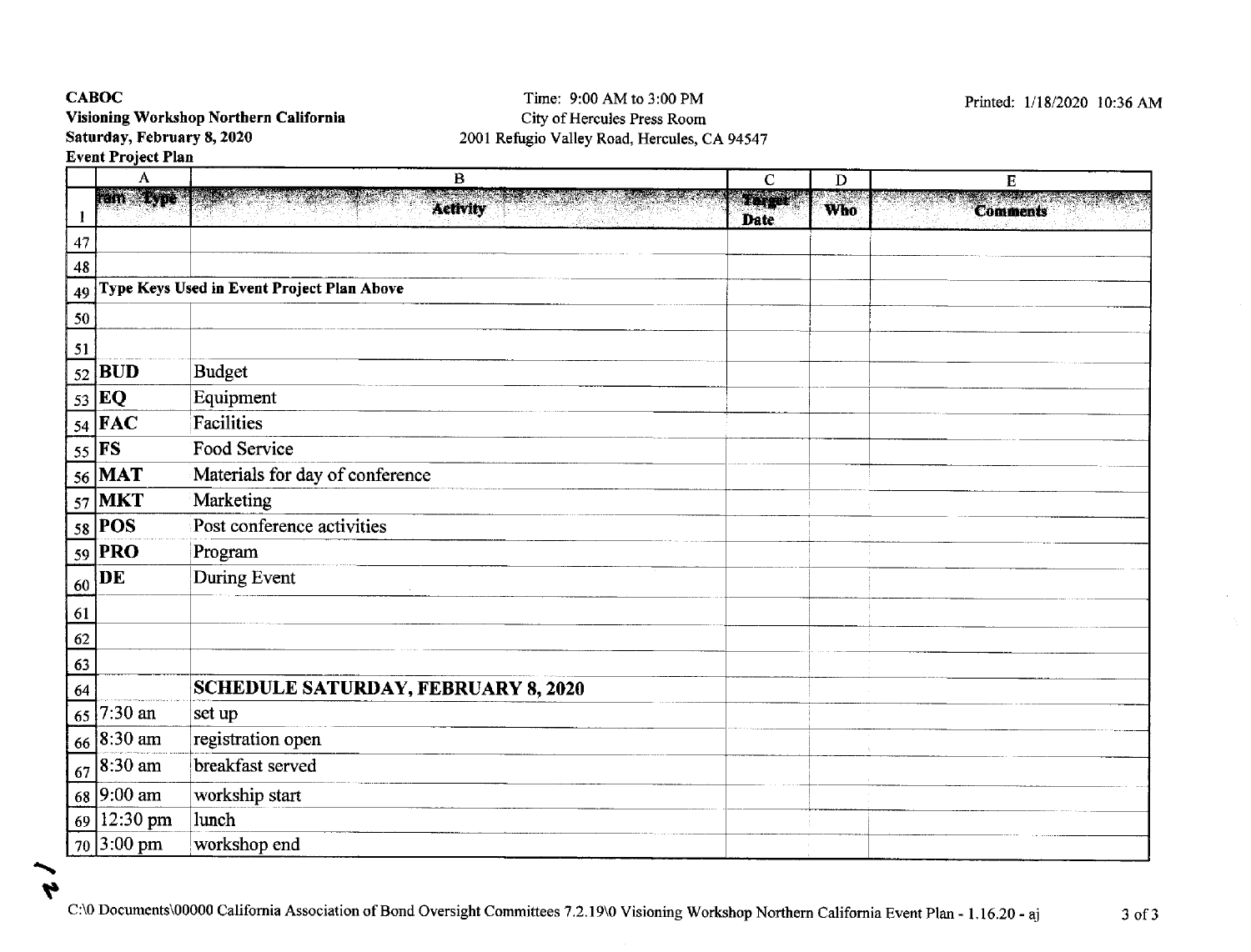# CABOC Northern California Visioning Workshop February 8, 2020 lnvitation List

|    | Α                                                 | В                                                       | С |
|----|---------------------------------------------------|---------------------------------------------------------|---|
| 1  | <b>Name</b>                                       | <b>Comment</b>                                          |   |
| 2  | Jack Weir                                         | Board, presenter                                        |   |
| 3  | Anton Jungherr                                    | <b>Board</b>                                            |   |
| 4  | Gregg Visineau                                    | <b>Board</b>                                            |   |
| 5  | <b>Nick Marinovich</b>                            | Board, has purchased airline ticket                     |   |
| 6  | Judith Box                                        | <b>Board</b>                                            |   |
|    | Andrea Dawson                                     | <b>Board</b>                                            |   |
| 8  | Chris Hanson                                      | <b>Board</b>                                            |   |
| 9  | <b>Steve Mick</b>                                 | Board                                                   |   |
| 10 | <b>Ouraniar Riddle</b>                            | <b>Board</b>                                            |   |
| 11 | Sallie DeWitt                                     | <b>Professional Advisor</b>                             |   |
|    | 12 Lorraine Humes                                 | <b>Professional Advisor</b>                             |   |
| 13 | Marcus Crawley                                    | <b>Professional Advisor</b>                             |   |
| 14 | Vanessa Hill                                      | <b>Professional Advisor</b>                             |   |
| 15 | Linda Lozito                                      | <b>Professional Advisor</b>                             |   |
| 16 | Thomas Rubin                                      | Alameda Taxpayers, CPA                                  |   |
| 17 | <b>Leon Brauning</b>                              | former CABOC Board member, Napa                         |   |
| 18 | Tina Longfield                                    | Alameda Taxpayers, CPA                                  |   |
| 19 | Dennis Clay                                       | <b>WCCUSD whistle blower</b>                            |   |
| 20 | Liz Block                                         | former Board member WCCUSD                              |   |
|    | 21 Kevin Dayton                                   | Labor issues solutions                                  |   |
| 22 | Rafael Musni                                      | <b>CCSF CBOC Chair</b>                                  |   |
| 23 | <b>Russell Watts</b>                              | <b>County Treasurer, CCC</b>                            |   |
| 24 | Steve Chamberlin                                  | Chamberlin Foundation, possible funder                  |   |
| 25 | Tahir Ahad                                        | Total School Solutions, President, CPA, possible funder |   |
| 26 | Denise Gianni                                     | CoCoTax, former WCCUSD CBOC                             |   |
| 27 | Chris Kelly                                       | Vice Mayor City of Hercules, former WCCUSD CBOC         |   |
| 28 | Cameron Moore                                     | <b>WCCUSD CBOC, PTA representative</b>                  |   |
| 29 | <b>Ray Muller</b>                                 | former CBOC Chair, Alum Rock                            |   |
|    | 30 Sue Pricco                                     | CoCoTax President, former CBOC Chair                    |   |
|    | 31   Paul Freese                                  | Fire District budget oversight committee                |   |
|    | 32   Ivette Ricco                                 | <b>WCCUSD former CBOC Chair</b>                         |   |
|    | 33   Tom Waller                                   | <b>WCCUSD former CBOC Chair</b>                         |   |
|    | 34 CA Grand Jury Association (Northern California |                                                         |   |
|    | 35 Luis Freese                                    | WCCUSD staff                                            |   |
|    | 36   Melisa Patne                                 | <b>WCCUSD staff</b>                                     |   |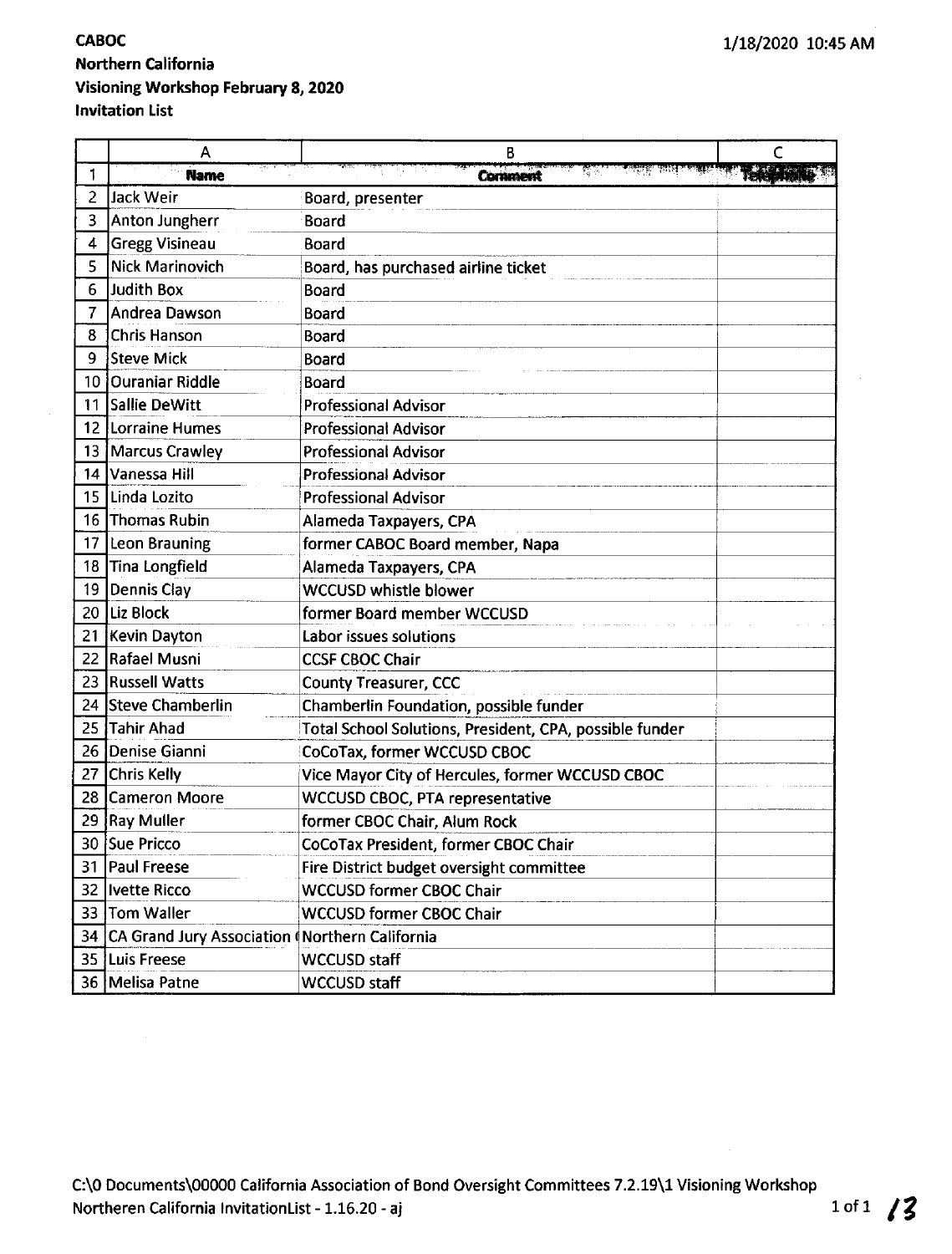# One Page Business Plan

# VISION

"Sacramento Bee, October 20, 2020: Yesterday, the California League of Bond Oversight Committees (CaLBOC) presented its second annual report to the Treasurer and other state and local officials on the status of all \$232 billion in Prop 39 school bonds in currently in effect in the state. The report detailed those bonds that are in compliance with the "Treasurer's Guide for Sound Fiscal School Bonds" and those that are not.

 $CaLBOC$  provides training to the citizen bond oversight committees (CBOC's) required under Prop 39, and provides training to local taxpayer advocacy (TPA) organizations whose representatives are mandatory members of all Prop 39 CBOC's.

TPA's provide pre-approval guidance and best practices suggestions to school districts contemplating the sale of bonds, and are supported by ongoing consulting services by CaLBOC. Nick Marinovich, Executive Director of CaLBOC, estimated that these efforts have saved California taxpayers about \$400 million in reduced school bond costs.'

### MISSION

CaLBOC provides educational and consultative services to those Califomia public school districts that intend to or who have passed school bonds under the provisions of Prop 39. CaLBOC's primary goal is to support citizen bond oversight committees (CBOC's) in a way that enables them to discharge their independent oversight duties so that voters and taxpayers can be assured that bond funds are being managed as promised.

## **OBJECTIVES**

- 1. Develop and implement those programs and systems necessary to carry out the recommendations of the Little Hoover Commission that CaLBOC be the main source of mandatory training materials (primarily online videos) for districts desiring to utilize Prop 39 school bonds.
- 2. Develop partnerships with taxpayer advocacy organizations (TPA's) that will provide local support to Prop 39 districts.

3. Develop and implement reporting systems that will allow CaLBOC to make periodic reports to the state Treasurer and other officials on the effective utilization of Prop 39 and proceeds.

## **STRATEGY**

Petition the state Treasurer to strengthen state regulations goveming the use of Prop 39 school bonds, secure grants to fund the development and implementation of all systems and programs outlined in the CaLBOC Business Plan, and expand CaLBOC resources as necessary.

PLANS See CaLBOC Business Plan, dated November 20, 2017.

C:\Users\Anton\Documents\00 CaLBOC Business Plan 2018 Final\Version 1 11.3.17

Page | <sup>1</sup>

4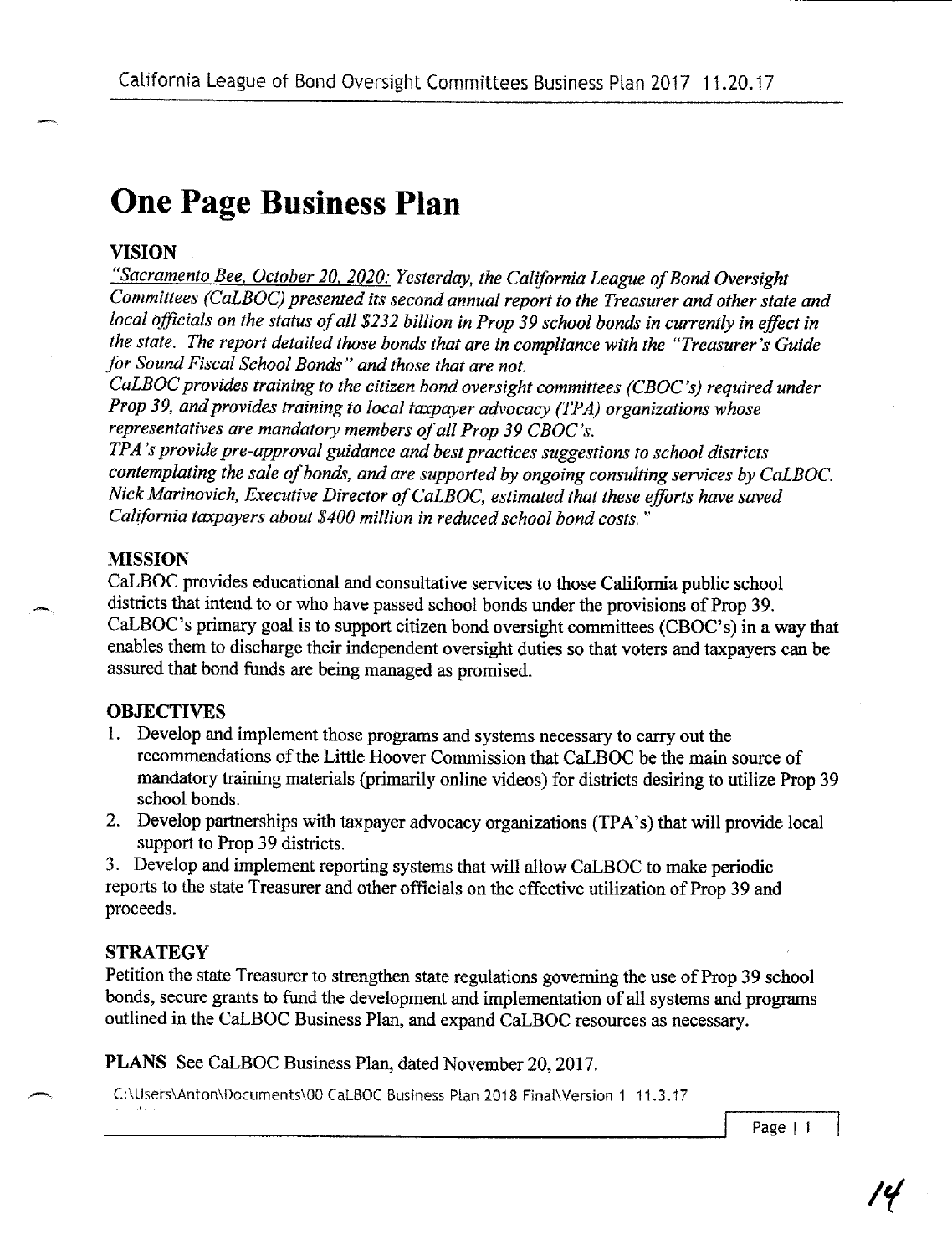| Subject:     | Re: California Association of Board Oversight Committees Board of Directors                                                                                                                                                                                     |
|--------------|-----------------------------------------------------------------------------------------------------------------------------------------------------------------------------------------------------------------------------------------------------------------|
| Date:        | 1/10/2020 8:56:55 PM Pacific Standard Time                                                                                                                                                                                                                      |
| From:        | amadeo.a.rodriguez@gmail.com                                                                                                                                                                                                                                    |
| To:          | $a$ jungherr@aol.com                                                                                                                                                                                                                                            |
| $\mathbf{C}$ | lozito@sbcglobal.net, judithbox1@gmail.com, ccarolynwin@aol.com,<br>andreadawson@earthlink.net, dflorez4busd@gmail.com, chrissibhanson@gmail.com,<br>nickmarinovich52@gmail.com, steve@alamore.org, ouraniar@yahoo.com,<br>gvisineau@gmail.com, jweir39@aol.com |

Good evening Anton,

Thank you for considering me to be part of the CABOC.

<sup>I</sup>am currently a Claims Representative with the Social Security Administration (SSA), where I have been employed for the last 10 years. My priority is to serve our community members from birth to death, and everything in between, including but not limited to retirement benefits and disability claims. As a Service Representative, I process claims, monitor entitlements, and read, analyze, interpret, and enforce SSA policy.

Before joining the SSA, I was enlisted in the U.S.M.C., and served honorably for seven years. Although I was in field artillery, when I deployed to Iraq I was attached to a correctional detention company, where my duties included profiling detainees and developing their attack patterns for intelligence purposes. After being discharged from the U.S.M.C., I became a contractor for the Federal Police providing security for multiple agencies, including the Air Marine Operation Center (March Air Force Base), FEMA, DHS, IRS and SSA.

My interest to our education system began when I saw deficiencies at Bassett High School. I started conversations with the principals and some of the board members. I started researching on the history of Bassett and the Bonds. The more I read, the more I found. I started my own personal Bond training with Big Bad Bonds, CALBOC training videos on Youtube.

ln March 2018 I submitted my BOC application since Bassett did not have an active BOC for almost 3 years. ln Feb 2019 I was appointed by Bassett Board to the Bassett BOC along with Dena. I started sharing all the information I accumulated once I learned that she was employed by a constructions company and her current employment at Cal State LA. I also have spoken on multiple board meetings on my concerns of miss appropriation of funds and against Del Terra construction company. ln collaboration with Dena we have reached out to the San Gabriel Valley tribune and provide evidence of possible fraud and over expenditures of Bond dollars.

lf selected to the Committee, I would empower, assist and teach my community and others with information <sup>I</sup> did not have. I would give other communities the necessary training and toolls to help save their taxpayers millions of over spent dollars on unnecessary false constructions projects that will never happen. I want to empower the future generations of BOC members to oversee the public elementary schools, community colleges and universities save money.

ln conclusion, would like to apologize in advance for not providing a standard resume, since I haven't had the need for one. For over 9 years I have had the pleasure to continue to serve now at Social Security Administration. I am attaching my current federal resume, please don't hesitate to contract me if you have any questions.

/{

Sincerely,

ajungherr's mailbox